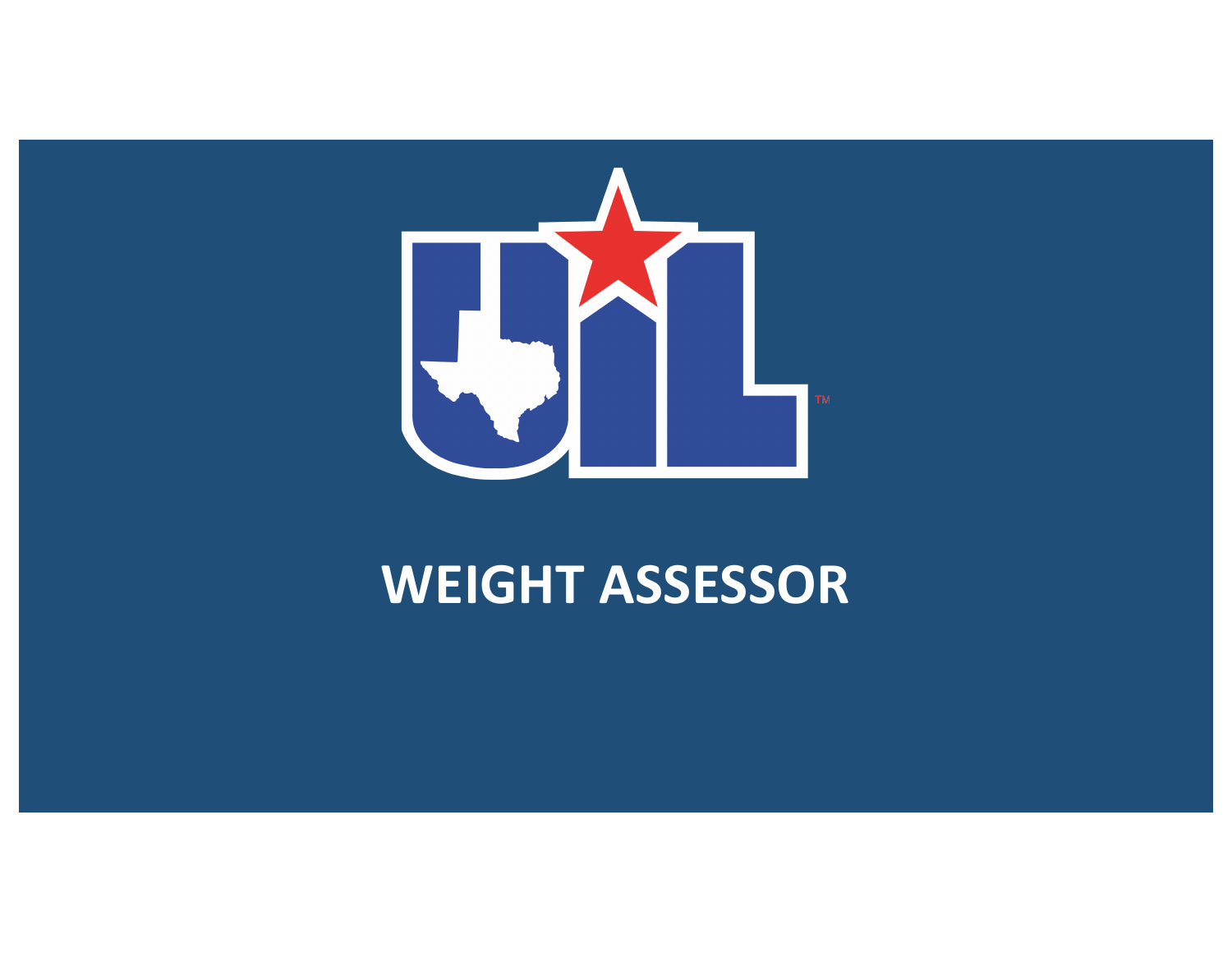### **ABOUT THE UIL**

The University Interscholastic League was created by The University of Texas at Austin to provide leadership and guidance to public school debate and athletic teachers. Since 1910 the UIL has grown into the largest inter-school organization of its kind in the world.

The UIL exists to provide educational extracurricular academic, athletic, and music contests. The initials UIL have come to represent quality educational competition administered by school people on an equitable basis.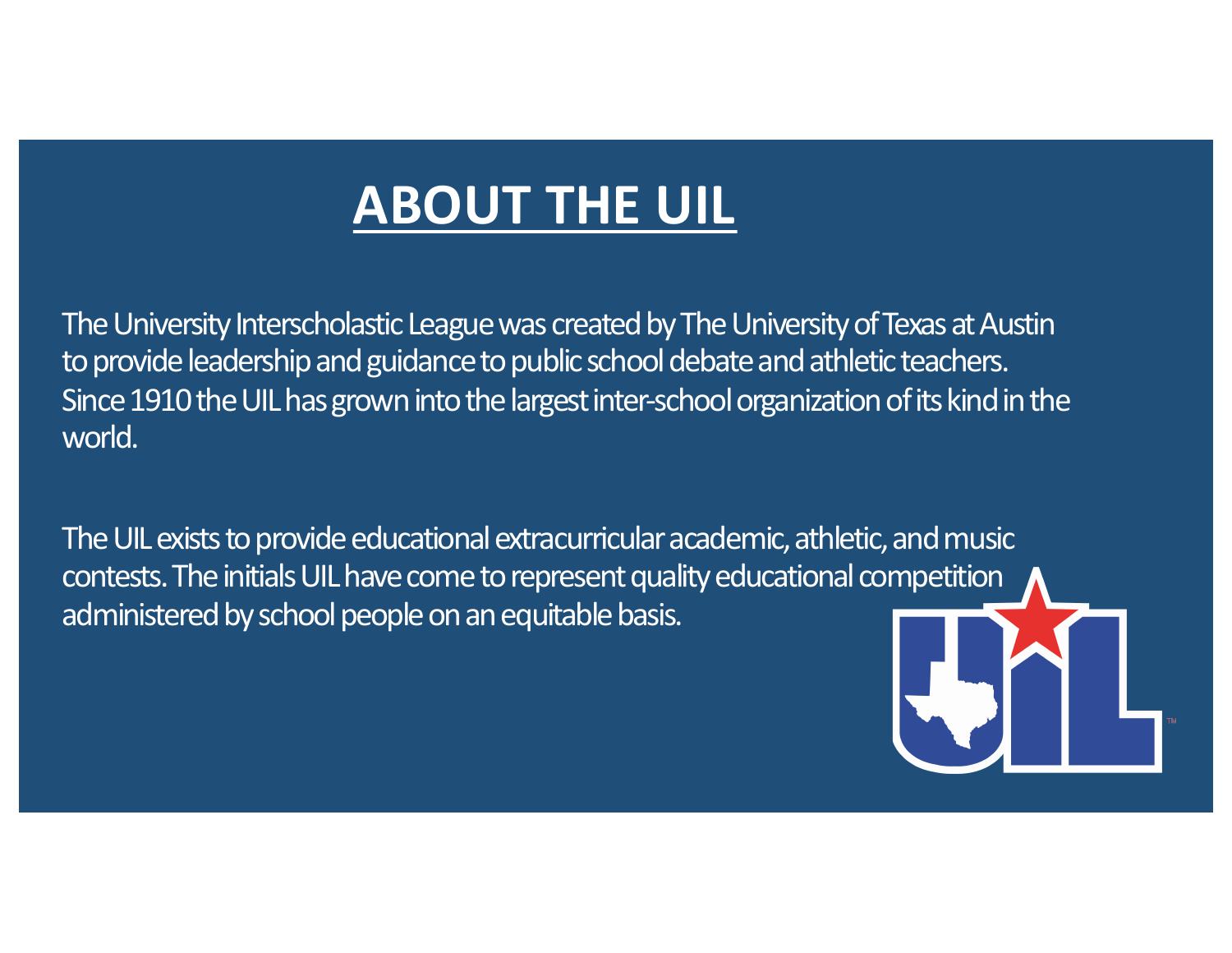### **ASSESSOR CERTIFICATION & RECERTIFICATION**

All weight assessors are required to maintain current certification as an assessor for the Texas University Interscholastic League Minimum Weight Certification Program. The class fee of \$20 (new assessors only) must be pre-paid or paid at the site for credit to be given.

Only 1) licensed health care practitioners; 2) those who have at least a Bachelor's degree in a health/fitness field; and 3) specially approved undergraduate students who participate as part of an assessment team headed up by a team leader who is either 1 or 2 above are eligible to serve as an assessor for this program.

For the 2021-22 school year, current assessors can be recertified by completing the online course through UIL Coaches Certification Program at [http://www.uiltexas.org/uil-porta](https://www.uiltexas.org/uil-portal)l. There is no charge for recertification.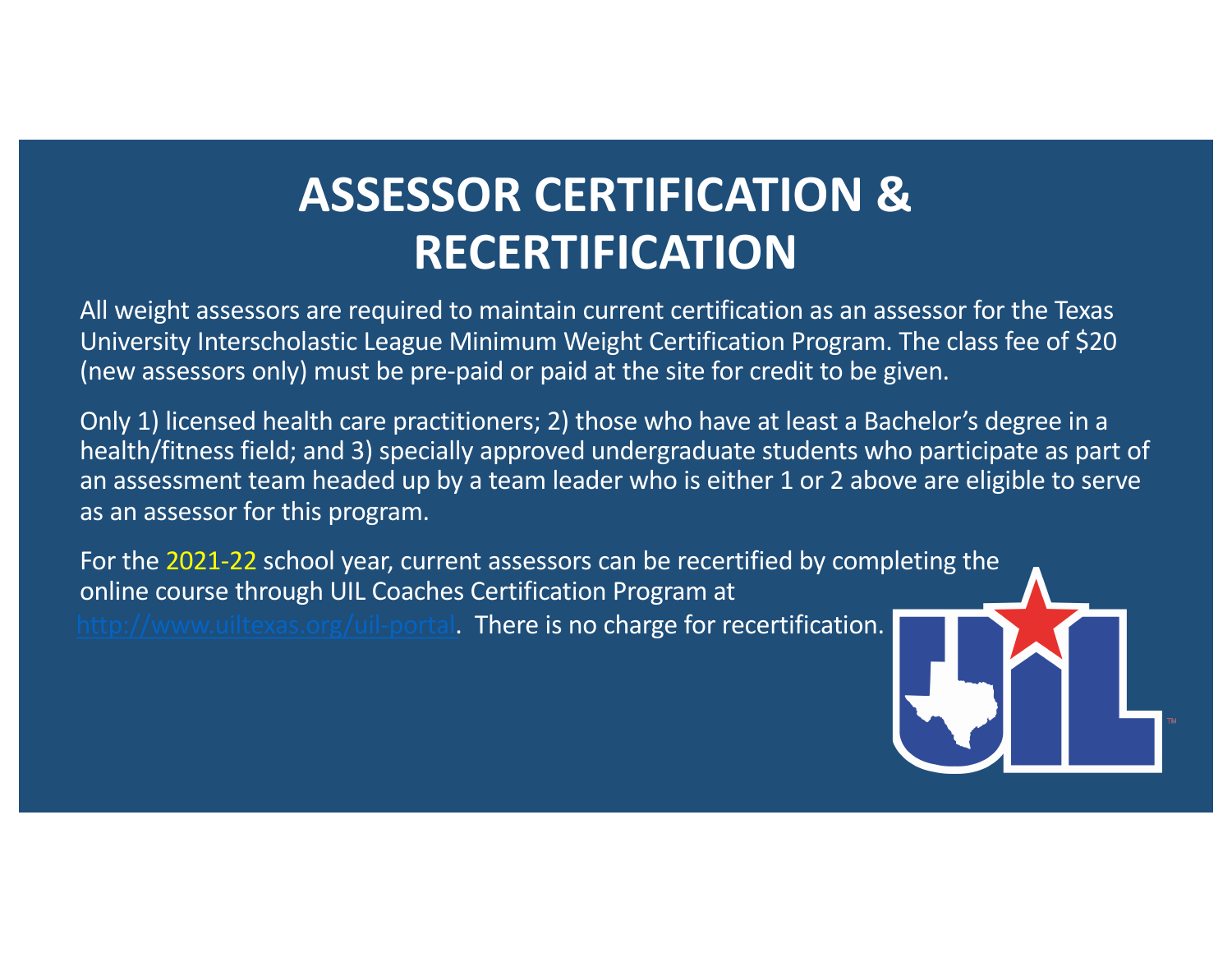### **PROFESSIONAL RESPONSIBILITIES**

- Considered a "conflict of interest" for an active wrestling coach, at any level, to become a registered skinfold assessor.
- **A licensed athletic trainer could be a registered skin fold assessor but could not assess students from their own high school.**
- Automatic concern for professional responsibility and expectation of the highest professional and ethical conduct relative to performing assessments.
- Student athletes should be treated with the highest regard for their "right to privacy" = CONFIDENTIALITY

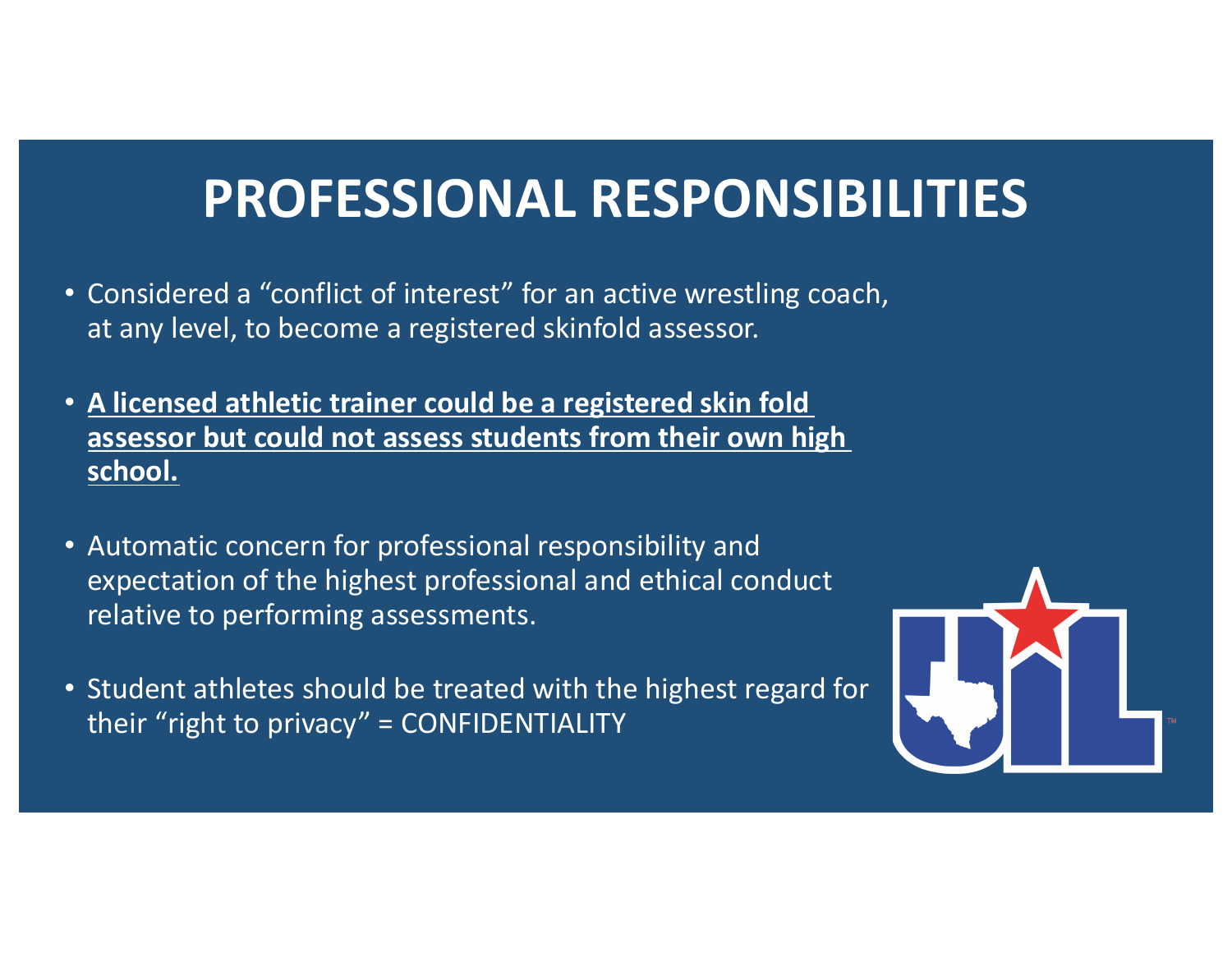### **PROGRAM REGULATIONS**

- For varsity wrestlers, minimum wrestling weight and minimum weight class will be determined by predicted body weight at 7% body fat for males and 12% body fat for females.
- A 2% variance will be applied to each student's Minimum Wrestling Weight as calculated by th[e TrackWrestlin](https://www.trackwrestling.com/)g system.
- Hydration level of less than or equal to 1.025 is required at time of assessment.
- There will be monitored weight loss on the descent. A maximum weight loss of 1.5% of a wrestler's alpha body weight per week has been established. A wrestler who loses more than 1.5% of their alpha body weight in a week is ineligible to compete in the weight class to which they are descending.
- **All UIL wrestling schools will be required to utilize the Optimal Performance Calculator for this program on the TrackWrestling website.**
- **In accordance with NFHS Rule 2-4-2, scales shall be certified annually.**

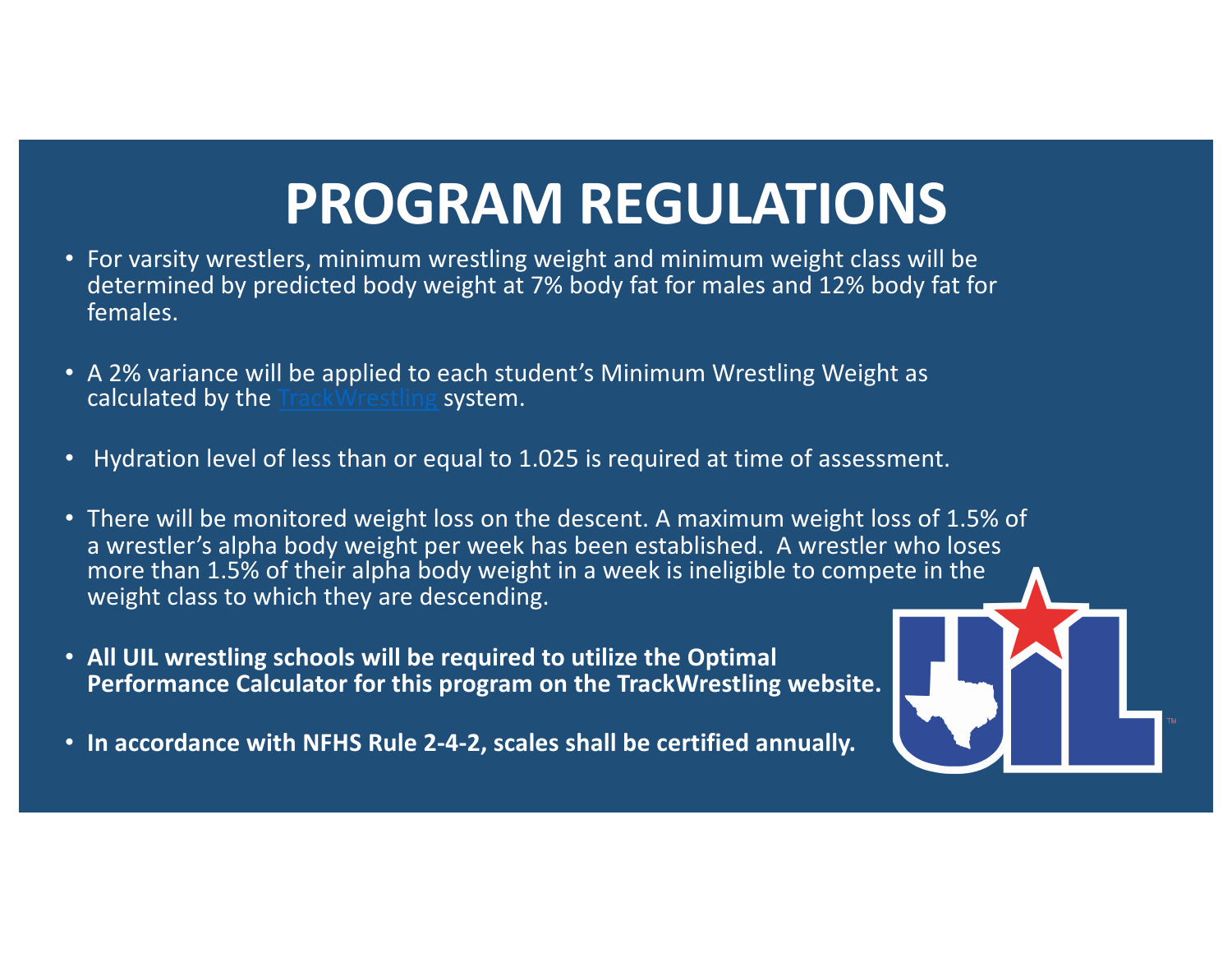## **PROGRAM COMPONENTS**

- Hydration Assessment
- Alpha Weight Determination
- Skin Fold Measurement
- Establishing Minimum Weight
- Establishing Descent Calendar
- Appeals

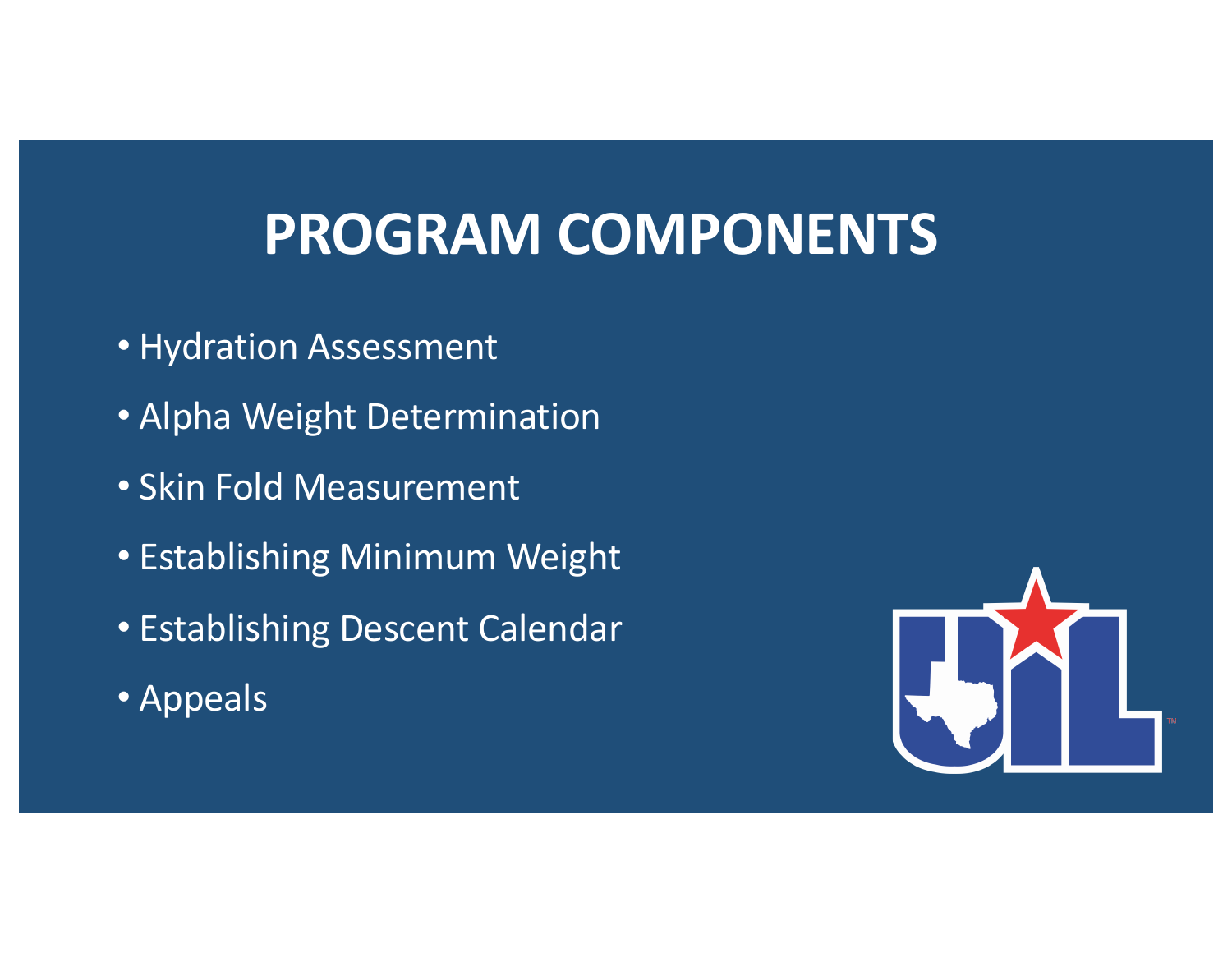### **TIME PERIOD FOR MEASUREMENTS**

- Hydration testing and skin fold measuring may begin **no earlier than October 1st.** All varsity wrestlers, including those coming out after October 1st, must have their minimum weight established by hydration assessment and skin fold measurement prior to any competition with a student from another school.
- **The deadline for all skin fold measuring and minimum weight certification, including appeals, is January 22nd. This date is two weeks prior to the district certification deadline of February 5th.**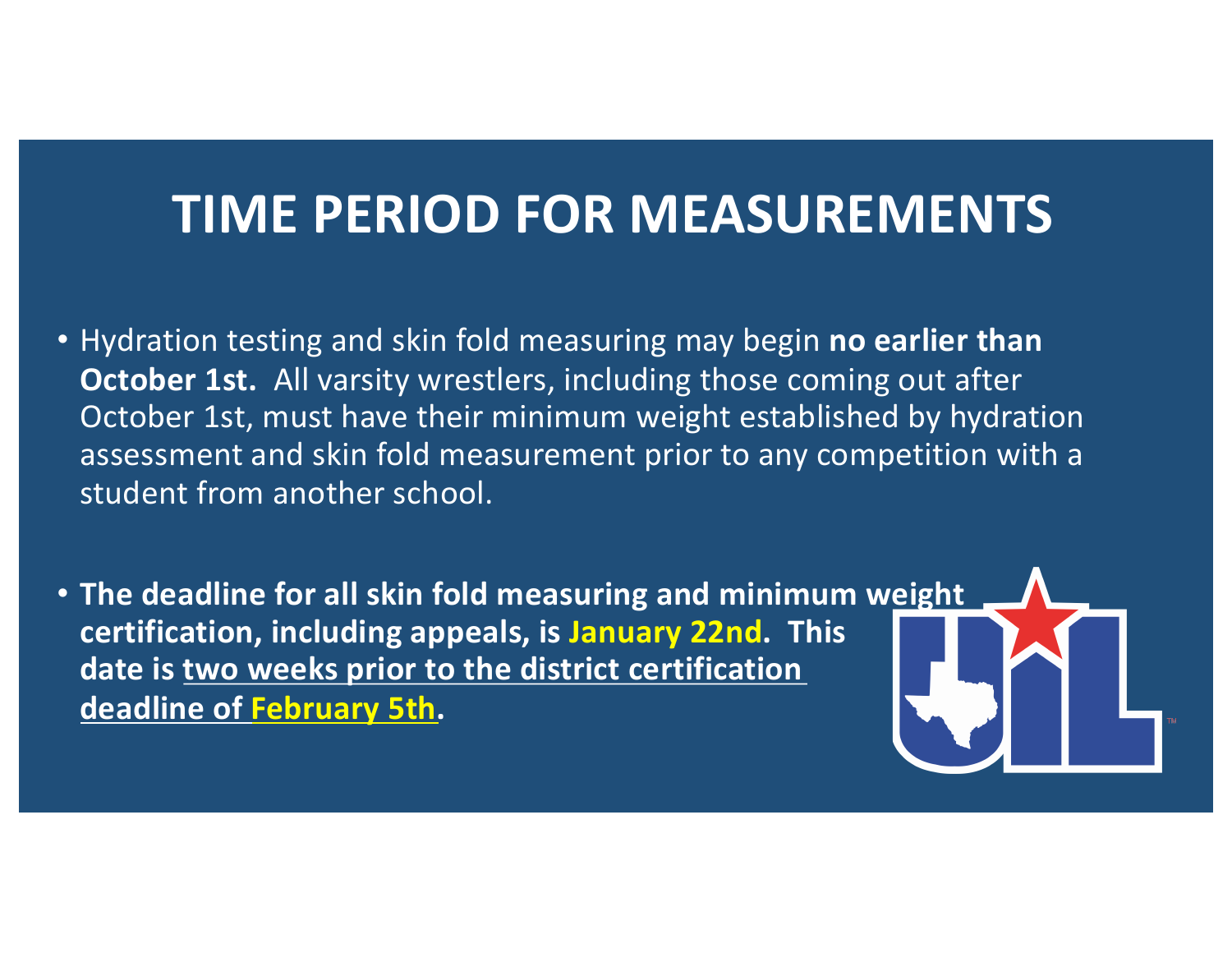### **GUIDELINES FOR CERTIFICATION**

- Wrestlers are now permitted to weigh-in wearing a legal uniform with suitable undergarments. Wrestlers regardless of gender are now permitted to weigh-in together because of the modification of this rule.
	- Female wrestlers shall wear suitable undergarments that completely covers their breasts and that all wrestlers wear suitable undergarments that completely covers parts of their body for the singlet/form-fitted compression shirt.
	- The referee or other authorized individuals, regardless of gender, are permitted to supervise weigh-ins.
- All skin fold measurements shall be made on bare skin. Skin fold measurements shall not be taken over or through the singlet or clothing the wrestler is wearing.
- **Any attempt to violate the protocols of the weight certification process, by adulterating a sample or attempting to cheat, will result in the assessment process being ended, and the student not being eligible for reassessment for 24 hours, at which time they would begin the process from the start.**

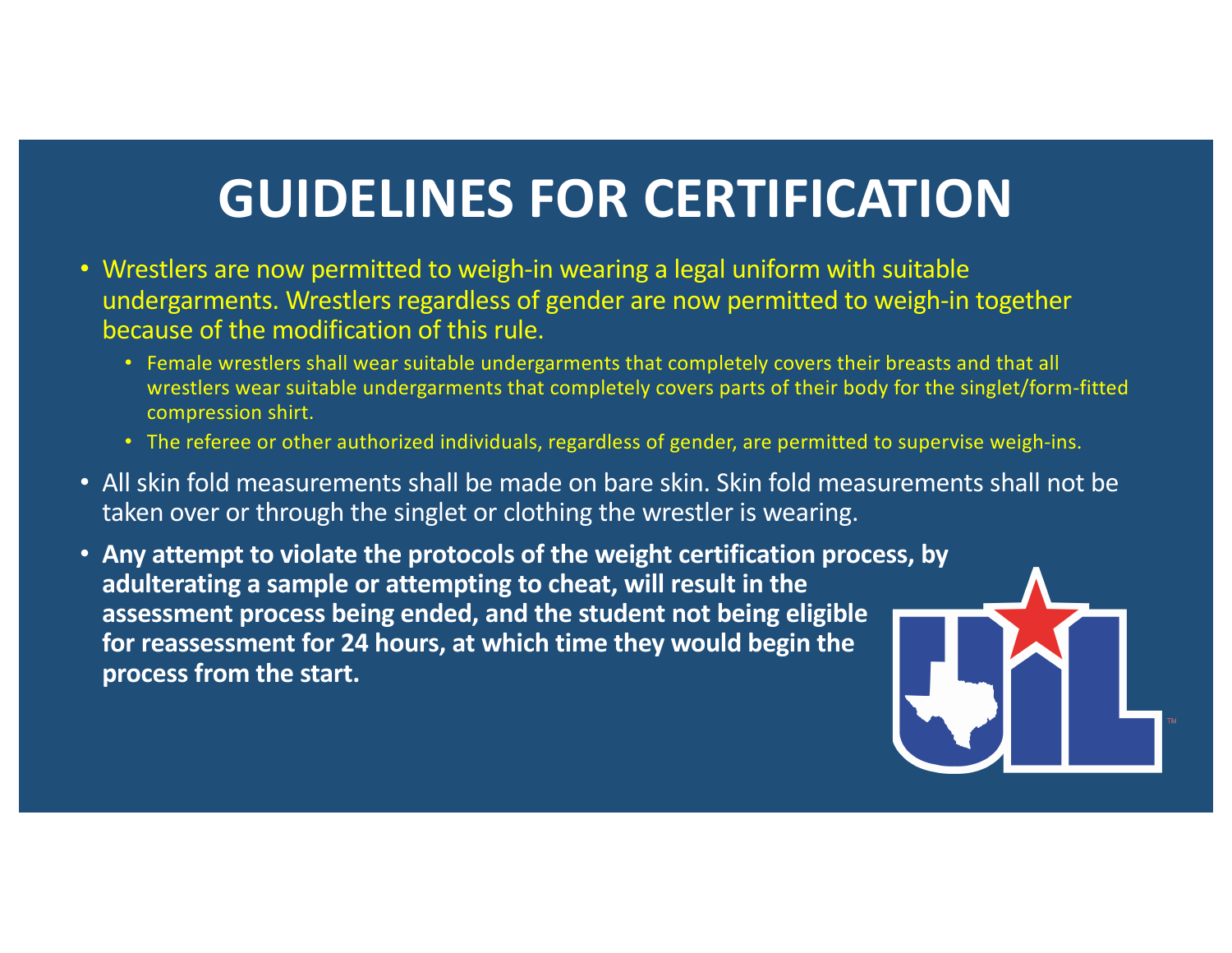### **SPECIFIC GRAVITY ASSESSMENT**

- Dehydration compromises the accuracy of body composition assessments; therefore, all athletes are required to pass a urine specific gravity test in order to be eligible for the body composition assessment.
- Dehydration increases the concentration of particles in the urine, thereby increasing the urine's specific gravity. The specific gravity of water is 1.000g/ml and the specific gravity of a hydrated individual is established at not greater than 1.025.
- **This test is simply a pass/fail assessment based on the specific gravity level less than or equal to 1.025 (pass) or greater than 1.025 (fail).** If an athlete fails the specific gravity test the assessment process is ended and the athlete will not be eligible for reassessment for 24 hours.

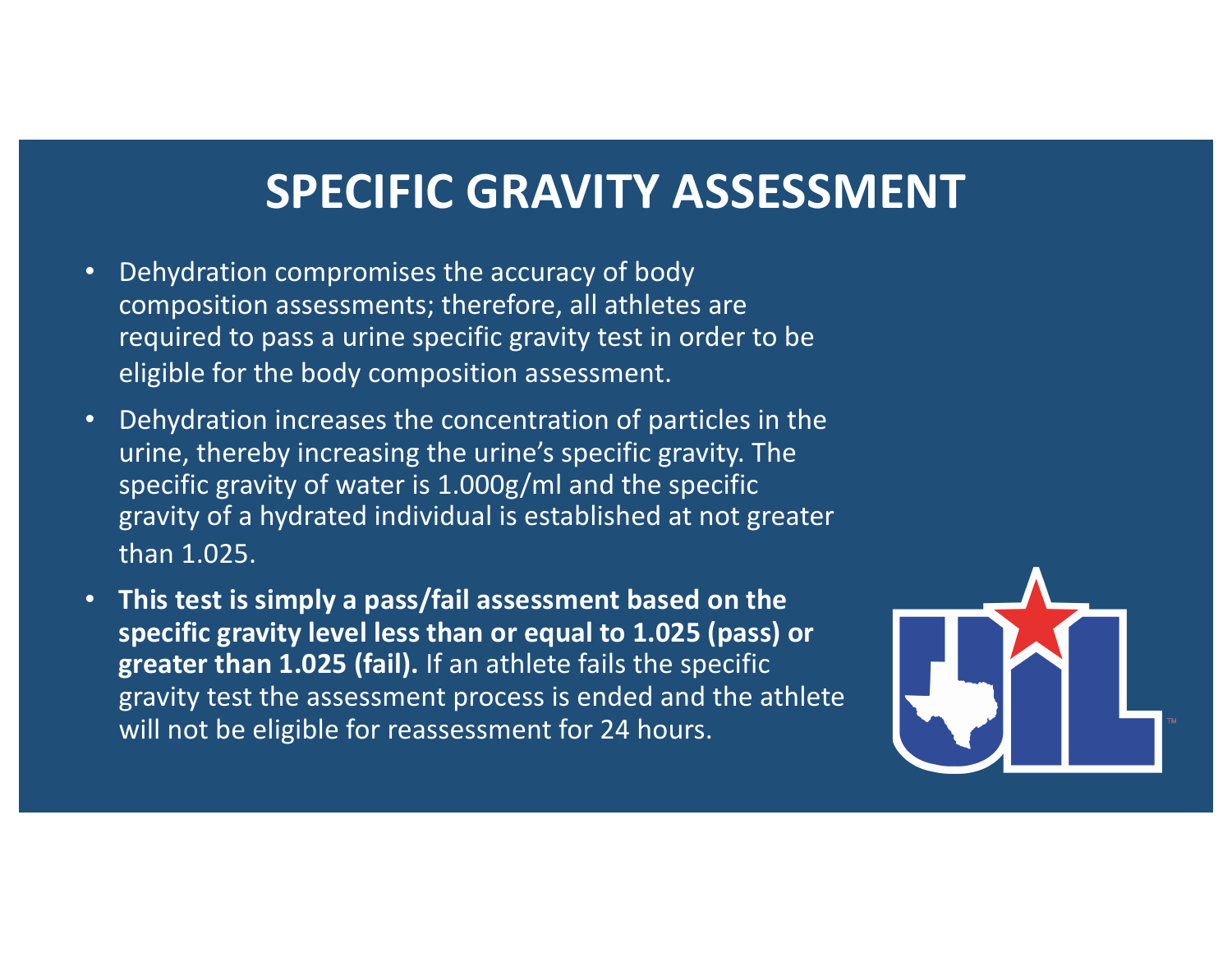### **ASSESSMENT OF BODY COMPOSITION**

- Skinfold measurement has been chosen as the standard method of body composition assessment for the Texas program.
- All personnel conducting the body composition assessment should be certified UIL weight assessors.
- Lange or Harpenden skinfold calipers are the only accepted instruments. The average cost of skinfold calipers is around \$200.00-\$250.00.
- *All skin fold measurements shall be made on bare skin. Skin fold measurements shall not be taken over or through the singlet or clothing the wrestler is wearing.*

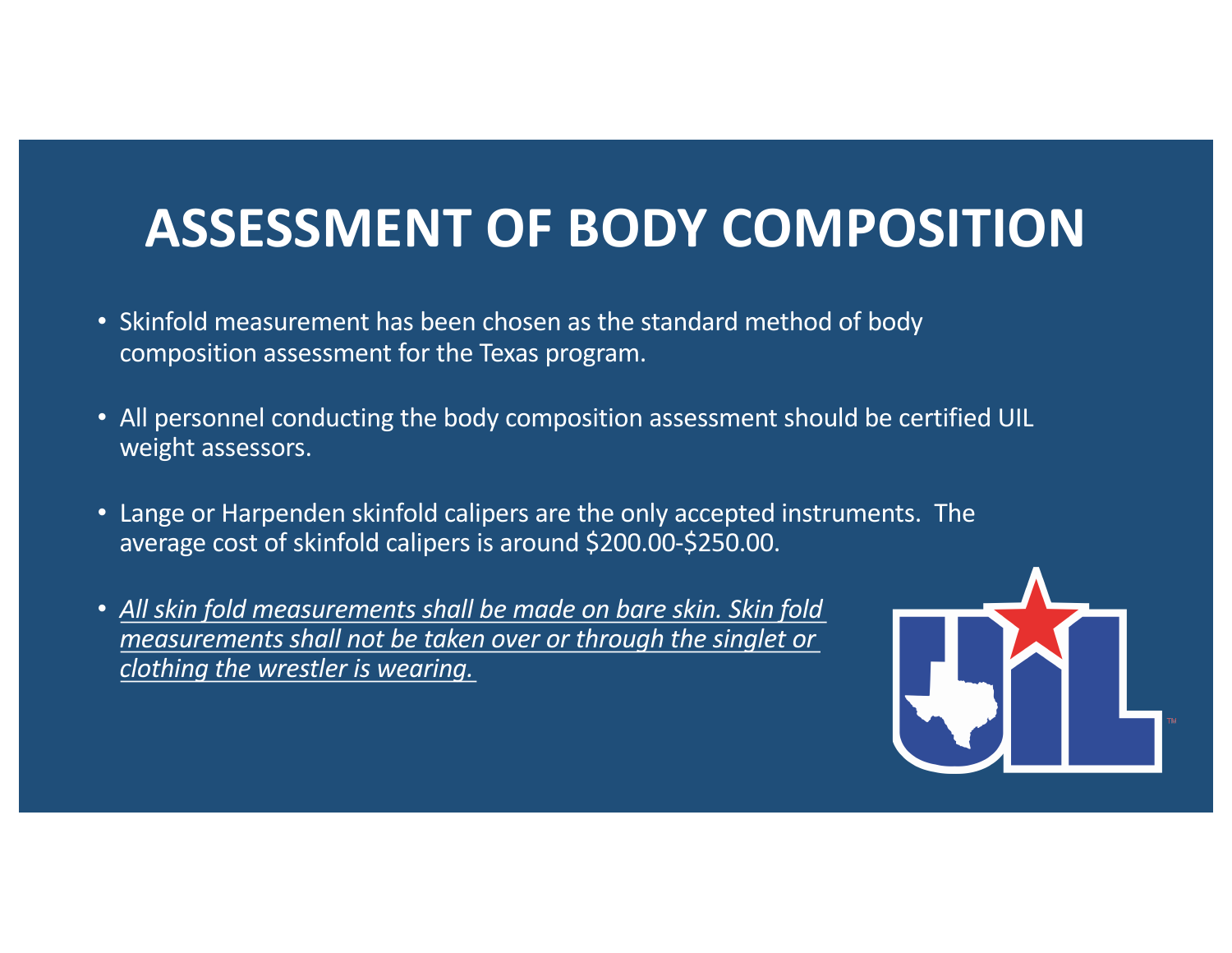- Take skinfold measurements on the right side of the body (most skinfold equations were developed from measurements on the right side).
- Do not take measurements when the subject's skin is moist (ensure that the skin is dry and has no lotion). Also, do not take measurements immediately after exercise.
- To reduce error during the learning phase, skinfold sites should be precisely determined, marked, and verified by a trained instructor. The largest source of error in skinfold testing is inaccurate site selection.

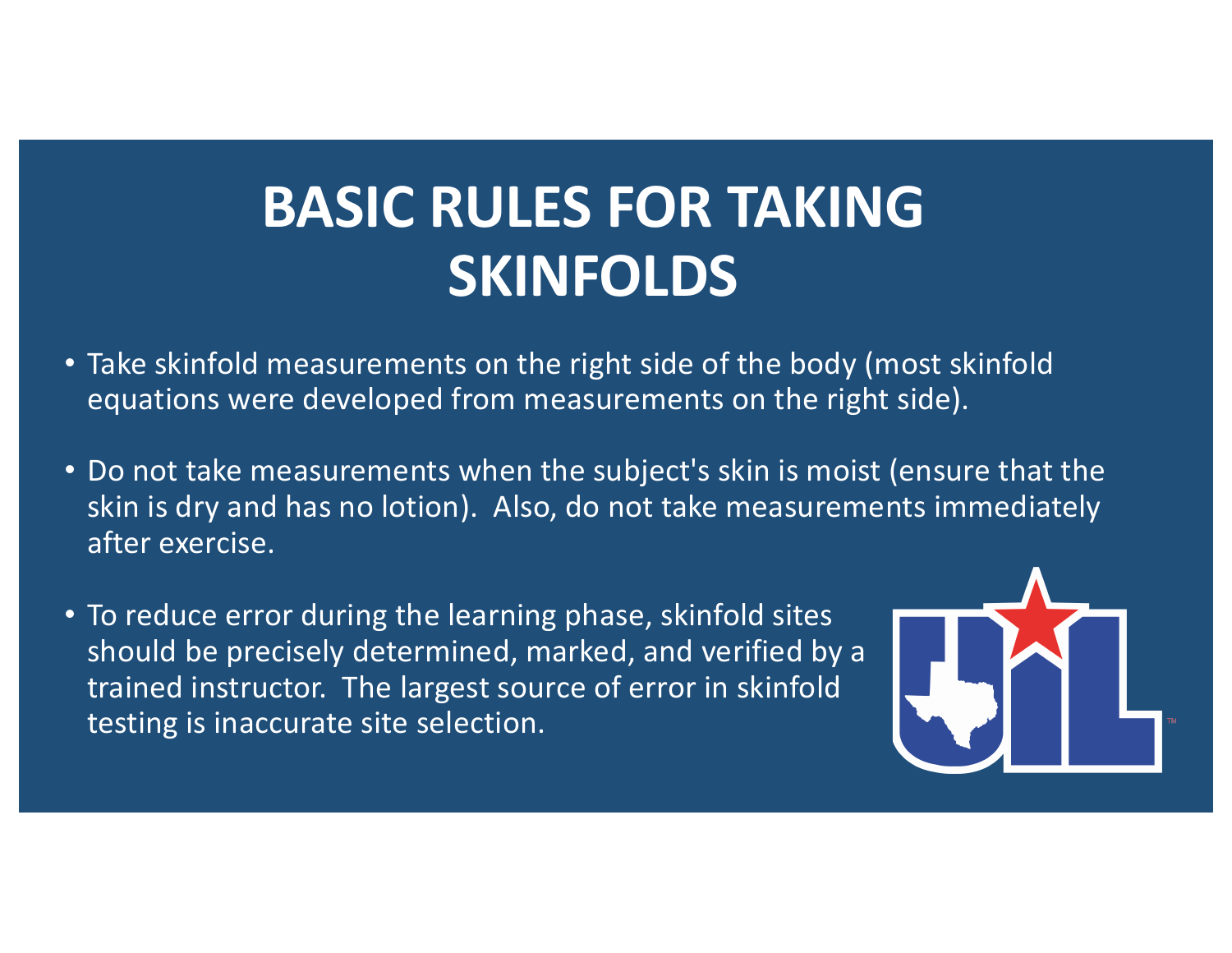- Firmly grasp the skinfold with the thumb and index finger of the left hand and pull away.
- Hold the caliper in the right hand, perpendicular to the skinfold and with the skinfold dial facing up and easily readable.
- Place the caliper heads  $\frac{1}{2}$  inch away from the fingers holding the skinfold. Try to visualize where a true double-fold of skin thickness is and place the caliper heads there.
- Read the caliper dial to the nearest 1 millimeter within 4 seconds. During the measurement, ensure that the left thumb and forefinger maintain the shape of the skinfold.
- Take a minimum of 3 measurements at each site (at least 15 seconds apart).
- Skinfolds to be taken-
	- \* Men: triceps, subscapular, abdominal
	- \* Women: triceps, subscapular

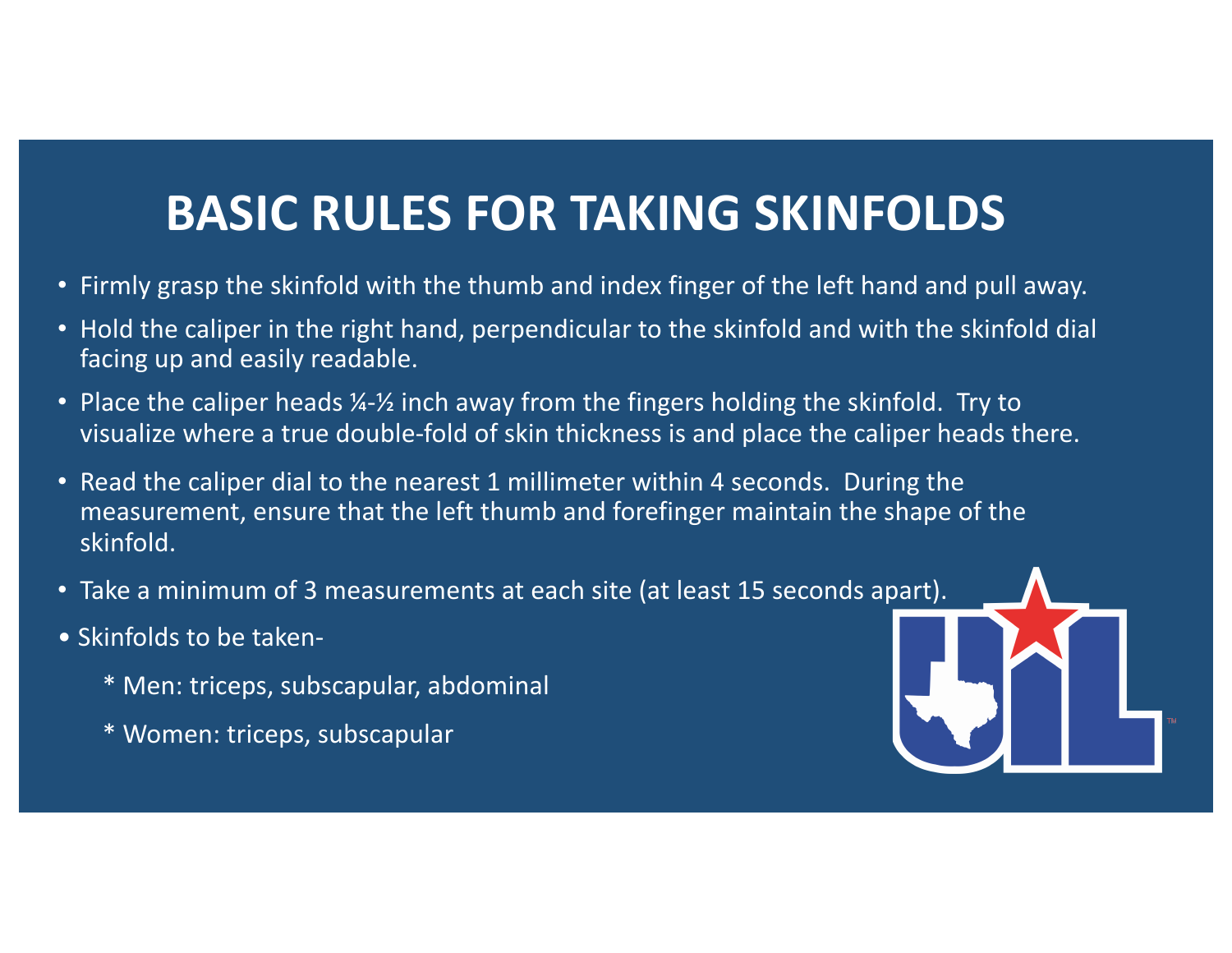### Triceps Skinfold

- Is measured vertically in the midline of the posterior aspect of the upper arm, over the triceps muscle, midway between the lateral acromion process of the scapula and the inferior margin of the olecranon process of the ulna.
- Elbow is flexed to identify the landmarks but extended and relaxed to elevate the skinfold.



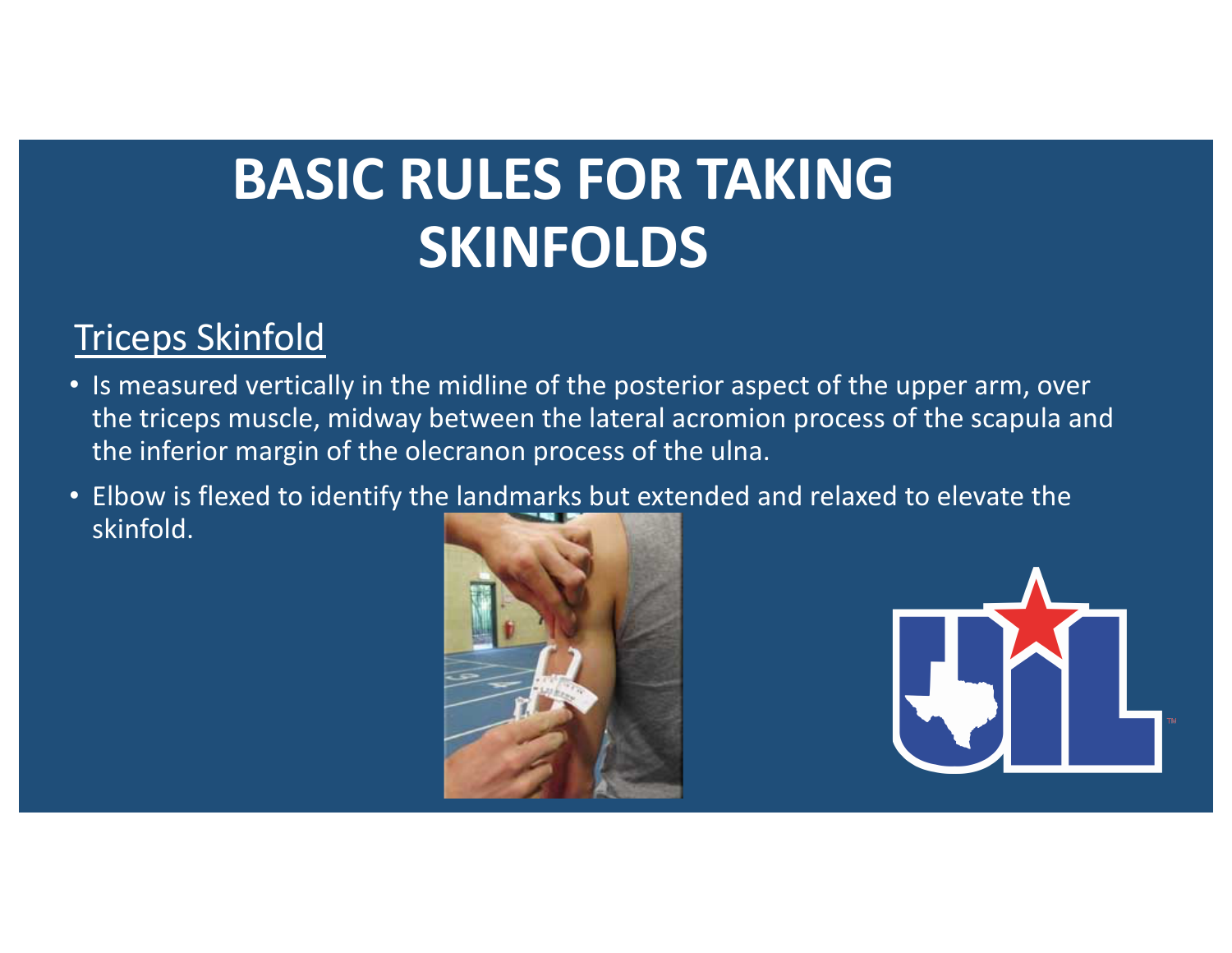### Abdomen Skinfold

- Is measured vertically, the site is located 2 centimeters lateral to the midpoint of the umbilicus and 1 cm inferior to the umbilicus.
- The subject must stand erect with weight on both feet, relax the abdominal wall musculature and breathe normally during the assessment procedure.



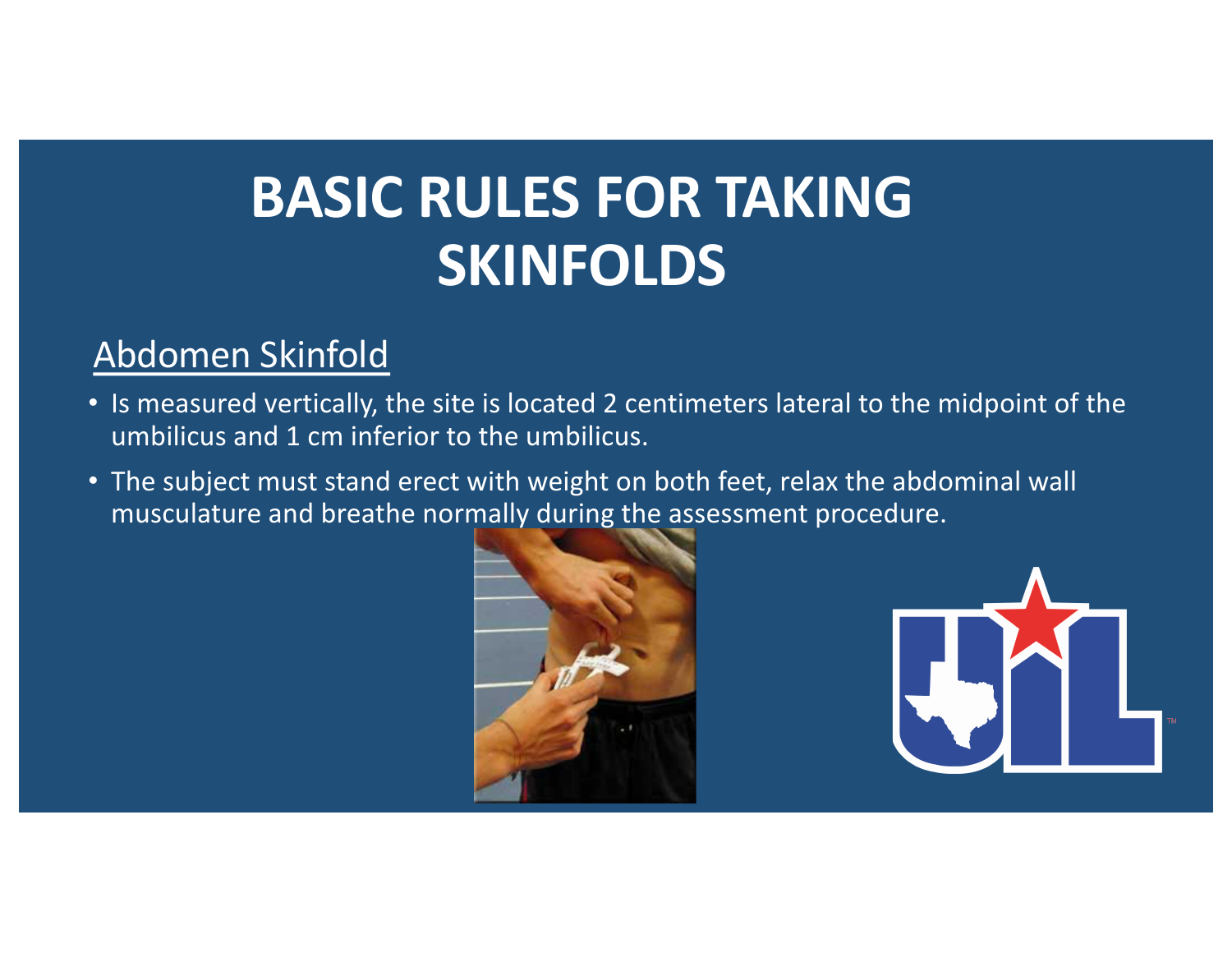#### Sub-scapula Skinfold

- Is measured on a diagonal axis, (left shoulder to right hip) 2 centimeters below the inferior angle of the scapula.
- The site is angled infero-laterally about 45 degrees in the natural cleavage line of the skin. It may be necessary to have the subject place their arm behind the back to make the anatomical features more prominent.
- The arm is returned to the relaxed anatomical position for the measurement.



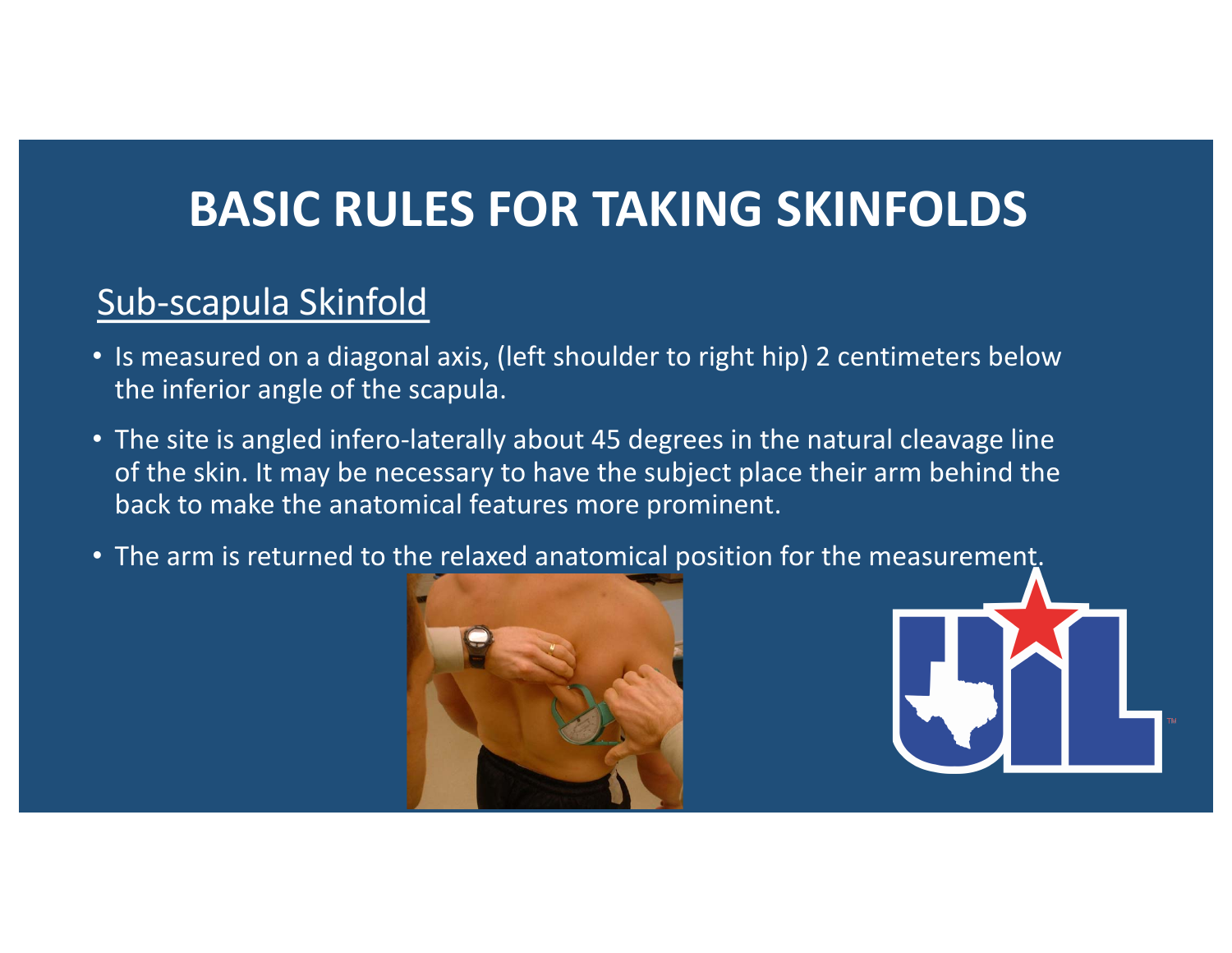### **ENTERING DATA**

- All information for the wrestler will be entered on both the top and bottom of the Weight Certification Form. The assessor will retain the top half of the form; the school and/or coach will retain the bottom half of the Weight Certification Form.
- The assessor will enter the results of the hydration assessment, alpha weight determination and skin fold measurement into TrackWrestling.
- Based on the information reported by the assessor, the weight certification internet calculator will determine the minimum weight class by predicted body weight at 7% body fat for males and 12% body fat for females. *A 2% variance will be applied to each students Minimum Wrestling Weight (MWW) as calculated by the TrackWrestling system.*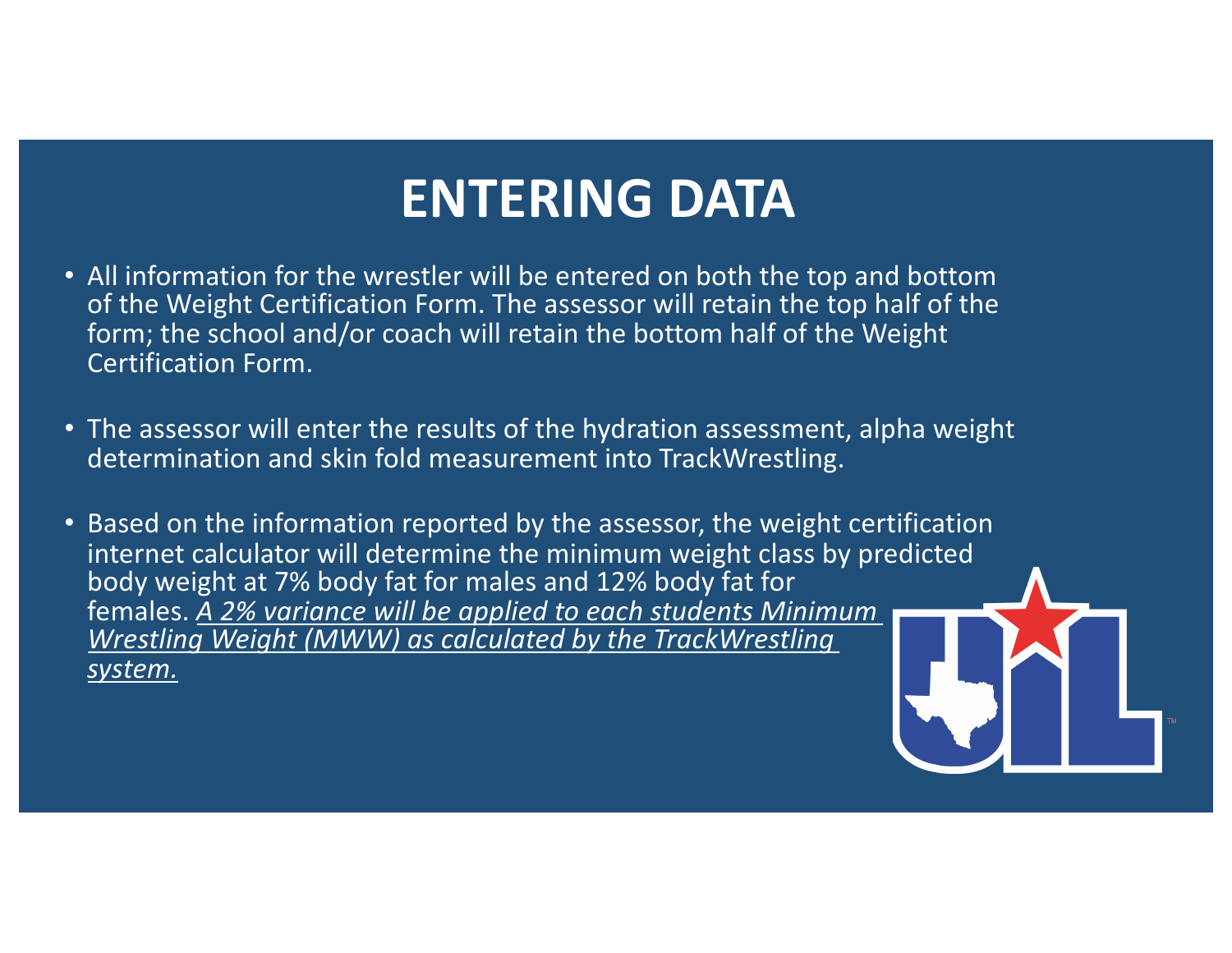### **APPEALS PROCESS**

- A school may appeal the results of the body fat assessment one time per wrestler.
- **The appeal must be submitted (in writing) to the UIL Office within seven (7) calendar days of the initial assessment date.** Schools may not wrestle the wrestler that is appealing below the minimum weight class based on the initial assessment until the results of the appeal are determined.

• *Any appeal assessment must be conducted within 21 days of the initial assessment being conducted.*

• **The coach or wrestler must present the UIL acknowledgement of appeal to the certified assessor performing the appeal before any appeal assessment can be conducted.**

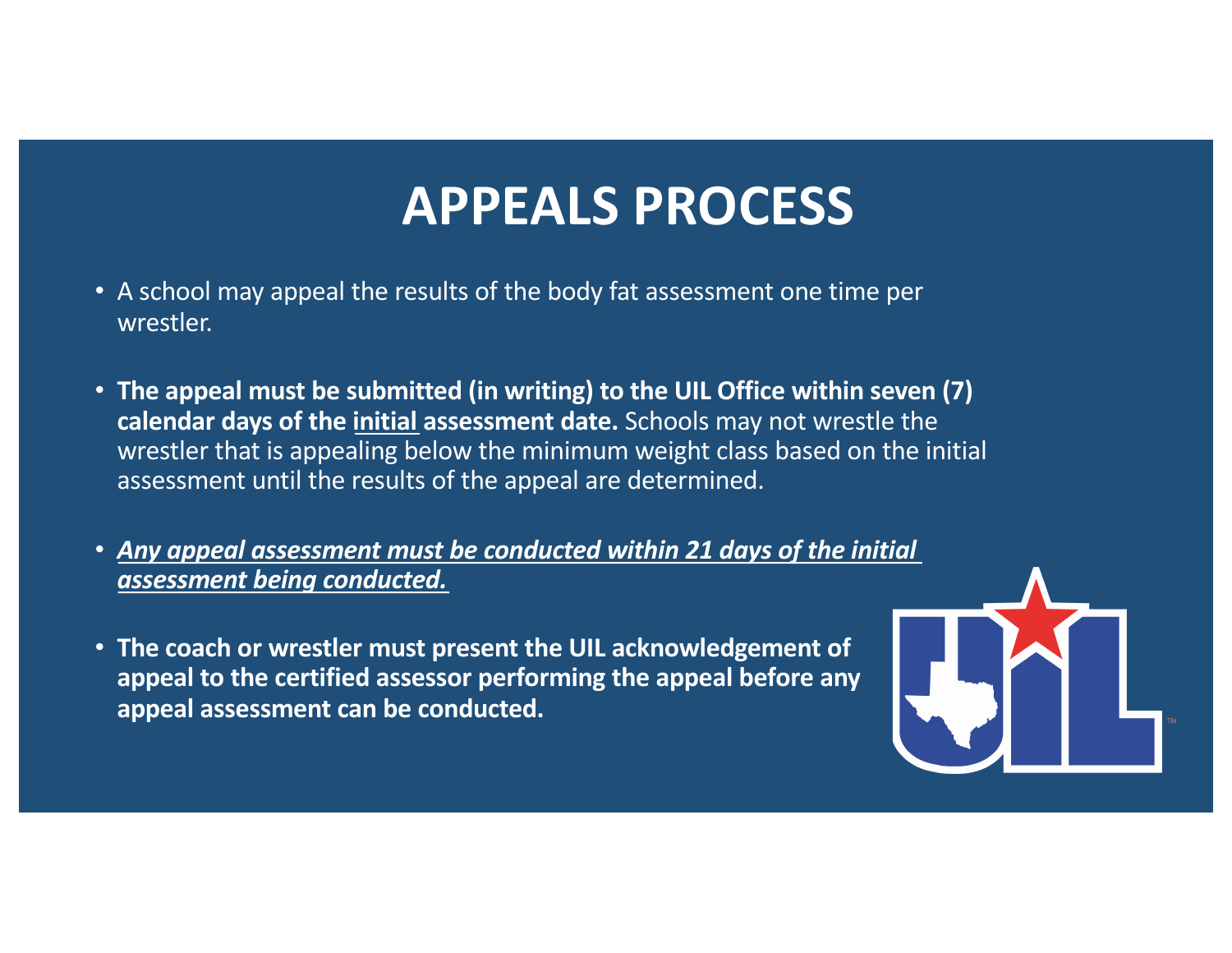### **Step by Step Review of Testing Process**

#### • **Athlete Check In**

- For the weight certification process, all athletes (male and female) shall wear a wrestling singlet. Student athletes appearing for certification and not wearing a wrestling singlet will be refused assessment.
- **Hydration Status**
	- Give athlete a specimen cup. Tell them to go to the bathroom, and they may go into a stall but should keep the door open. Supervisor will be in the bathroom but will not visually inspect urine collection. For security purposes, monitors may want to mark the specimen cup with a ring made by a dry erase marker around the lip of the cup.
	- Supervisor checks pass or fail on both forms. Proceed to weigh if pass.
- **Alpha Weight**
	- Weigh the athlete, record the weight and have them proceed to skinfold station.
- **Skinfolds**
	- Take required skinfolds on each athlete. Record on both forms. Sign both forms. Give the athlete the bottom form and have them give it to their coach.
- **Data Entry**
	- Enter data as soon as possible (**maximum 3 days**) so that coaches and athletes have the chance to appeal if need be.
	- Keep forms for at least 1 month

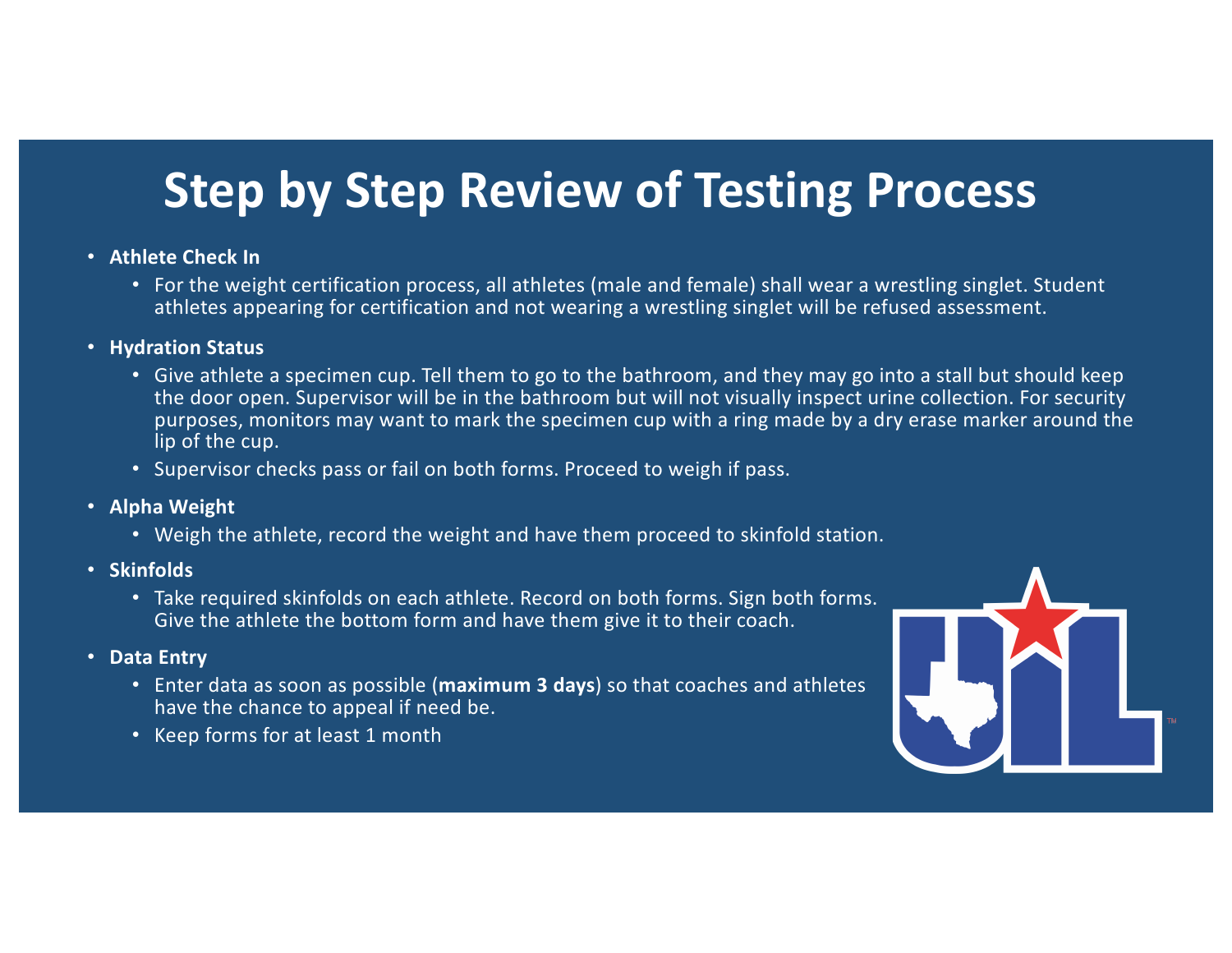### **Links found on UIL Website**

- Constitution & Contest Rules (C&C[R\) https://www.uiltexas.org/policy/constitution](https://www.uiltexas.org/policy/constitution)
- TrackWrestlin[g https://www.trackwrestling.com](https://www.trackwrestling.com/)/
- [Wrestling Assessment Information https://www.uiltexas.org/wrestling/rules](https://www.uiltexas.org/wrestling/rules-guidelines)-
- TEA-UIL Side-by-Sid[e https://www.uiltexas.org/policy/tea-uil-side-by-side](https://www.uiltexas.org/policy/tea-uil-side-by-side)
- Athletic Rules (Sections 1200 through 1210 C&CR)
- Rules Violations and Penalties